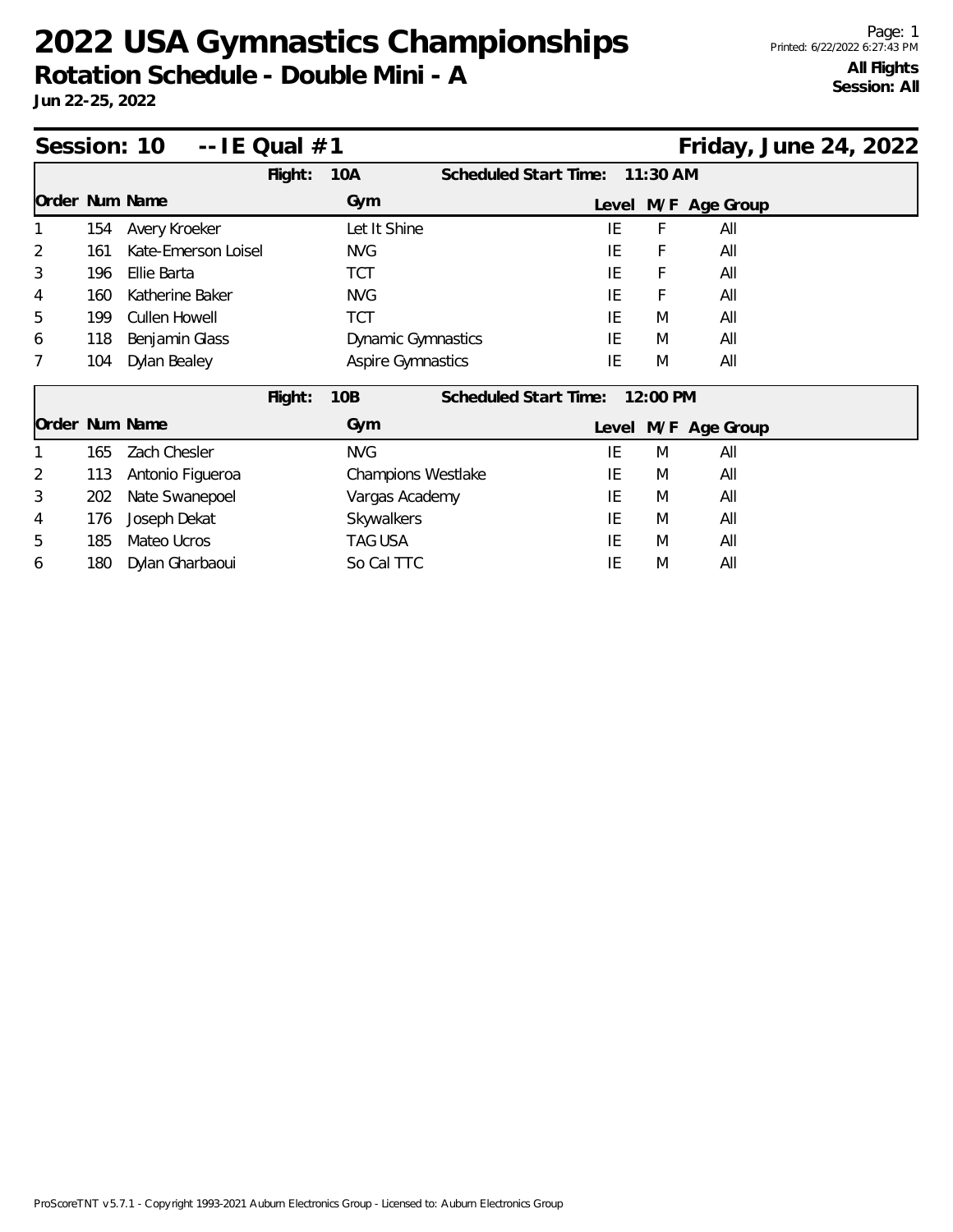## **2022 USA Gymnastics Championships**

**Rotation Schedule - Double Mini - A**

**Jun 22-25, 2022**

|   |     | Session: 12<br>$-$ SR Qual $#2$ |         |                            |                               |           |         | Friday, June 24, 2022 |  |  |
|---|-----|---------------------------------|---------|----------------------------|-------------------------------|-----------|---------|-----------------------|--|--|
|   |     |                                 | Flight: | 12A                        | Scheduled Start Time: 6:00 PM |           |         |                       |  |  |
|   |     | Order Num Name                  |         | Gym                        |                               | Level     |         | M/F Age Group         |  |  |
|   | 214 | Jeremy Cooper                   |         | World Elite                |                               | <b>SR</b> | M       | All                   |  |  |
| 2 | 138 | Dylan Kline                     |         | Flipside                   |                               | <b>SR</b> | M       | All                   |  |  |
| 3 | 147 | Joshua Bly                      |         | <b>Integrity Athletics</b> |                               | <b>SR</b> | M       | All                   |  |  |
| 4 | 190 | Nick Francken                   |         | Tornado Sport Club         |                               | <b>SR</b> | M       | All                   |  |  |
| 5 | 109 | Bj Mensah                       |         | Cavu                       |                               | <b>SR</b> | M       | All                   |  |  |
|   |     |                                 | Flight: | 12B                        | Scheduled Start Time: 6:30 PM |           |         |                       |  |  |
|   |     | Order Num Name                  |         | Gym                        |                               |           |         | Level M/F Age Group   |  |  |
|   | 188 | Konrad Chelstowski              |         | The Palaestra              |                               | <b>SR</b> | M       | All                   |  |  |
| 2 | 197 | Rory O'Neil                     |         | <b>TCT</b>                 |                               | <b>SR</b> | M       | All                   |  |  |
| 3 | 175 | Changa Anderson                 |         | <b>Silver Stars</b>        |                               | <b>SR</b> | M       | All                   |  |  |
|   | 105 | Ghavyn Thompson                 |         | Aspire Kids                |                               | <b>SR</b> | M       | All                   |  |  |
| 5 | 119 | Tomas Minc                      |         | Dynamite Gymnastics        |                               | <b>SR</b> | M       | All                   |  |  |
| 6 | 103 | Jonathon Purdum                 |         | Airbenders                 |                               | <b>SR</b> | M       | All                   |  |  |
|   |     |                                 | Flight: | <b>12C</b>                 | Scheduled Start Time:         |           | 7:00 PM |                       |  |  |
|   |     | Order Num Name                  |         | Gym                        |                               | Level     |         | M/F Age Group         |  |  |
|   | 114 | Merrill Hunter                  |         | Team Legacy                |                               | <b>SR</b> | M       | All                   |  |  |
| 2 | 189 | <b>Brendon Newton</b>           |         | The Palaestra              |                               | <b>SR</b> | M       | All                   |  |  |
| 3 | 205 | Ruben Padilla                   |         | Wasatch                    |                               | <b>SR</b> | M       | All                   |  |  |
| 4 | 215 | Joshua Cooper                   |         | World Elite                |                               | <b>SR</b> | M       | All                   |  |  |
|   |     |                                 | Flight: | 12D                        | Scheduled Start Time:         |           | 7:30 PM |                       |  |  |
|   |     | Order Num Name                  |         | Gym                        |                               |           |         | Level M/F Age Group   |  |  |
|   | 152 | Carver Stennett                 |         | Kids In Action             |                               | <b>SR</b> | M       | All                   |  |  |
| 2 | 127 | Hunter Moravec                  |         | <b>ESCX</b>                |                               | <b>SR</b> | M       | All                   |  |  |
| 3 | 181 | <b>Brandon Anderson</b>         |         | <b>Spark Athletics</b>     |                               | <b>SR</b> | M       | All                   |  |  |
| 4 | 146 | Smith Light                     |         | <b>Integrity Athletics</b> |                               | <b>SR</b> | M       | All                   |  |  |
| 5 | 182 | Jaden Vales                     |         | <b>Spark Athletics</b>     |                               | <b>SR</b> | M       | All                   |  |  |
|   |     |                                 | Flight: | 12E                        | Scheduled Start Time: 8:00 PM |           |         |                       |  |  |
|   |     | Order Num Name                  |         | Gym                        |                               | Level     |         | M/F Age Group         |  |  |
|   | 177 | <b>Brady Wilson</b>             |         | Skywalkers                 |                               | <b>SR</b> | M       | All                   |  |  |
| 2 | 148 | Raf Bryant                      |         | <b>Integrity Athletics</b> |                               | <b>SR</b> | M       | All                   |  |  |
| 3 | 183 | Ryan Maccagnan                  |         | <b>Stars Gymnastics</b>    |                               | <b>SR</b> | M       | All                   |  |  |
| 4 | 209 | Alec Pelezo                     |         | <b>WCC</b>                 |                               | <b>SR</b> | M       | All                   |  |  |